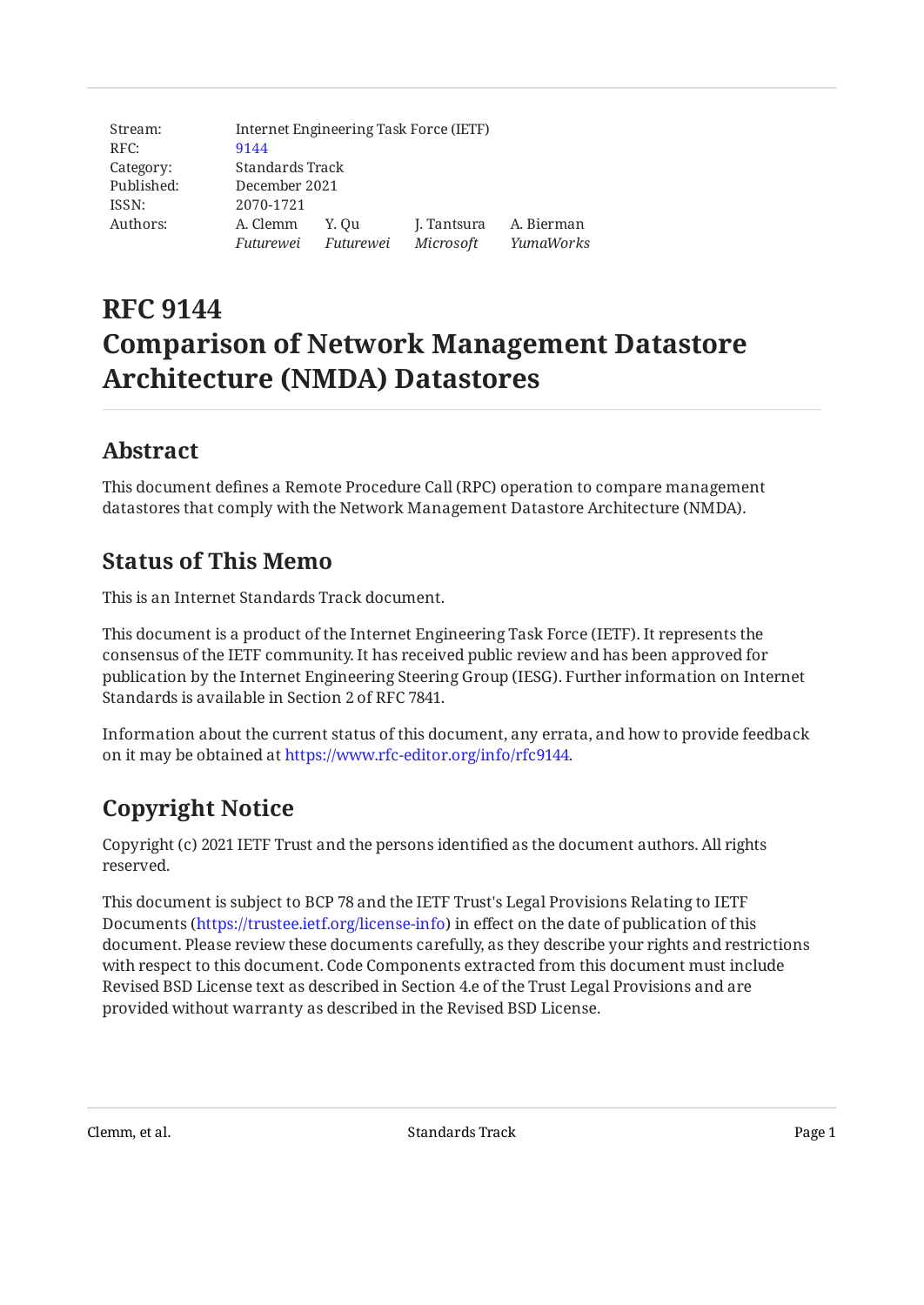# <span id="page-1-0"></span>**[Table of Contents](#page-1-0)**

- [1](#page-1-1). [Introduction](#page-1-1)
- [2](#page-2-0). [Key Words](#page-2-0)
- [3](#page-2-1). [Data Model Overview](#page-2-1)
- [4](#page-4-0). [YANG Data Model](#page-4-0)
- [5](#page-8-0). [Example](#page-8-0)
- [6](#page-11-0). [Performance Considerations](#page-11-0)
- [7](#page-12-0). [IANA Considerations](#page-12-0)
	- [7.1.](#page-12-1) [Update to the IETF XML Registry](#page-12-1)
	- [7.2.](#page-12-2) [Update to the YANG Module Names Registry](#page-12-2)
- [8](#page-12-3). [Security Considerations](#page-12-3)
- [9](#page-13-0). [References](#page-13-0)
	- [9.1.](#page-13-1) [Normative References](#page-13-1)
	- [9.2.](#page-14-0) [Informative References](#page-14-0)

[Appendix A.](#page-14-1) [Possible Future Extensions](#page-14-1)

[Acknowledgments](#page-15-0)

[Authors' Addresses](#page-15-1)

# <span id="page-1-1"></span>**[1. Introduction](#page-1-1)**

The revised NMDA [RFC8342] introduces a set of new datastores that each hold YANG-defined data [[RFC7950\]](#page-13-2) and represent a different "viewpoint" on the data that is maintained by a server. New YANG datastores that are introduced include <intended>, which contains validated configuration data that a client application intends to be in effect, and <operational>, which contains operational state data (such as statistics) as well as configuration data that is actually in effect.

NMDA introduces, in effect, a concept of "lifecycle" for management data, distinguishing between data that is part of a configuration that was supplied by a user, configuration data that has actually been successfully applied and that is part of the operational state, and the overall operational state that includes applied configuration data as well as status and statistics.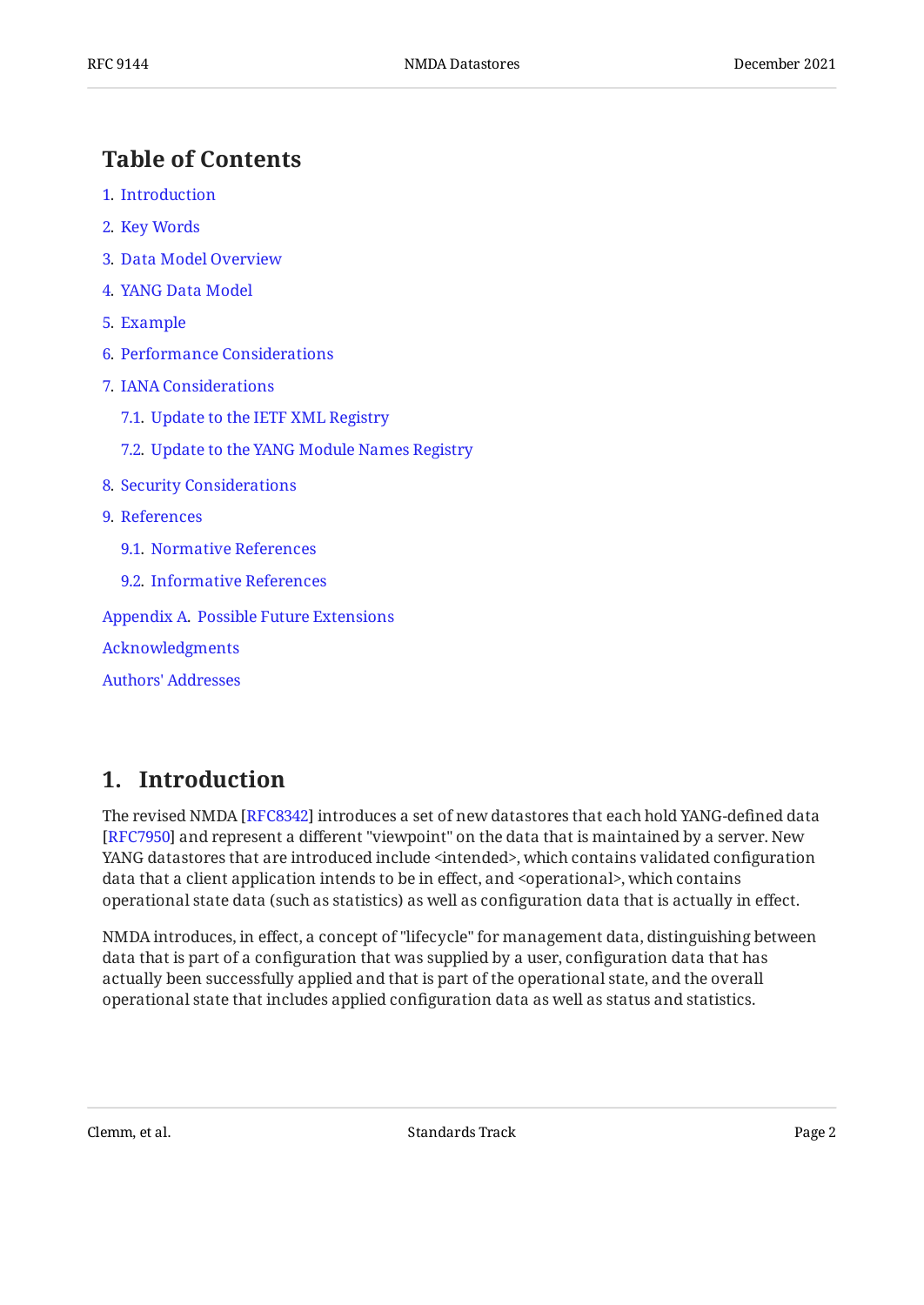As a result, data from the same management model can be reflected in multiple datastores. Clients need to specify the target datastore to be specific about which viewpoint of the data they want to access. For example, a client application can differentiate whether they are interested in the configuration that is supplied to a server and is supposed to be in effect or the configuration that has been applied and is actually in effect on the server.

Due to the fact that data can propagate from one datastore to another, it is possible for differences between datastores to occur. Some of this is entirely expected, as there may be a time lag between when a configuration is given to the device and reflected in <intended> until when it actually takes effect and is reflected in <operational>. However, there may be cases when a configuration item that was to be applied may not actually take effect at all or needs an unusually long time to do so. This can be the case due to certain conditions not being met, certain parts of the configuration not propagating because they are considered inactive, resource dependencies not being resolved, or even implementation errors in corner conditions.

When the configuration that is in effect is different from the configuration that was applied, many issues can result. It becomes more difficult to operate the network properly due to limited visibility of the actual operational status, which makes it more difficult to analyze and understand what is going on in the network. Services may be negatively affected (for example, degrading or breaking a customer service), and network resources may be misallocated.

Applications can potentially analyze any differences between two datastores by retrieving the contents from both datastores and comparing them. However, in many cases, this will be both costly and extremely wasteful.

This document introduces a YANG data model that defines RPCs intended to be used in conjunction with NETCONF [\[RFC6241](#page-13-3)] or RESTCONF [[RFC8040\]](#page-13-4). These RPCs allow a client to request a server to compare two NMDA datastores and report any differences.

### <span id="page-2-0"></span>**[2. Key Words](#page-2-0)**

The key words "MUST", "MUST NOT", "REQUIRED", "SHALL", "SHALL NOT", "SHOULD", "SHOULD NOT", "**RECOMMENDED", "NOT RECOMMENDED", "MAY",** and "OPTIONAL" in this document are to be interpreted as described in BCP 14 [RFC2119] [RFC8174] when, and only when, they appear in all capitals, as shown here.

# <span id="page-2-1"></span>**[3. Data Model Overview](#page-2-1)**

The core of the solution is a new management operation, <compare>, that compares the data tree contents of two datastores. The operation checks whether there are any differences in values or in data nodes that are contained in either datastore and returns any differences as output. The output is returned in the format specified in YANG Patch [\[RFC8072](#page-13-7)].

The YANG data model defines the <compare> operation as a new RPC. The operation takes the following input parameters: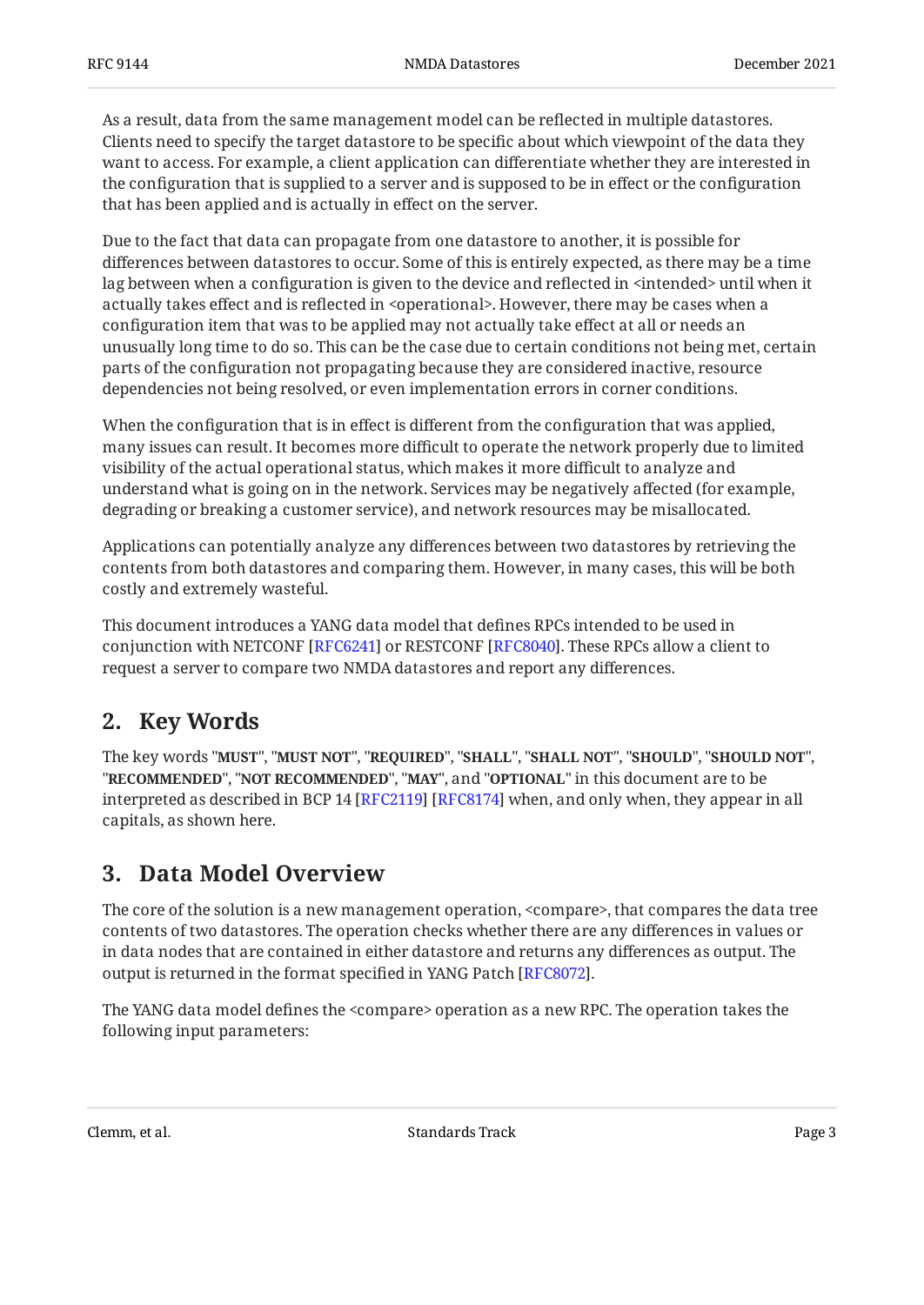- source: The source identifies the datastore to serve as the reference for the comparison -- for example, <intended>.
- target: The target identifies the datastore to compare against the source -- for example, <operational>.
- filter-spec: This is a choice between different filter constructs to identify the parts of the datastore to be retrieved. It acts as a node selector that specifies which data nodes are within the scope of the comparison and which nodes are outside the scope. This allows a comparison operation to be applied only to a specific part of the datastore that is of interest, such as a particular subtree. Note that the filter does not allow expressions that match against data node values, since this may incur implementation difficulties and is not required for normal use cases.
- all: When set, this parameter indicates that all differences should be included, including differences pertaining to schema nodes that exist in only one of the datastores. When this parameter is not included, a prefiltering step is automatically applied to exclude data from the comparison that does not pertain to both datastores: if the same schema node is not present in both datastores, then all instances of that schema node and all its descendants are excluded from the comparison. This allows client applications to focus on the differences that constitute true mismatches of instance data without needing to specify more complex filter constructs.
- report-origin: When set, this parameter indicates that origin metadata should be included as part of RPC output. When this parameter is omitted, origin metadata in comparisons that involve <operational> is by default omitted. Note that origin metadata only applies to <operational>; it is therefore also omitted in comparisons that do not involve <operational> regardless of whether or not the parameter is set.

The operation provides the following output parameter:

differences: This parameter contains the list of differences. Those differences are encoded per the YANG Patch data model defined in [[RFC8072\]](#page-13-7). When a datastore node in the source of the comparison is not present in the target of the comparison, this can be indicated either as a "delete" or as a "remove" in the patch as there is no differentiation between those operations for the purposes of the comparison. The YANG Patch data model is augmented to indicate the value of source datastore nodes in addition to the patch itself that would need to be applied to the source to produce the target. When the target datastore is <operational> and the input parameter "report-origin" is set, origin metadata is included as part of the patch. Including origin metadata can help explain the cause of a difference in some cases -- for example, when a data node is part of <intended> but the origin of the same data node in <operational> is reported as "system".

<span id="page-3-0"></span>The data model is defined in the ietf-nmda-compare YANG module. Its structure is shown in the following figure. The notation syntax follows [[RFC8340\]](#page-14-3).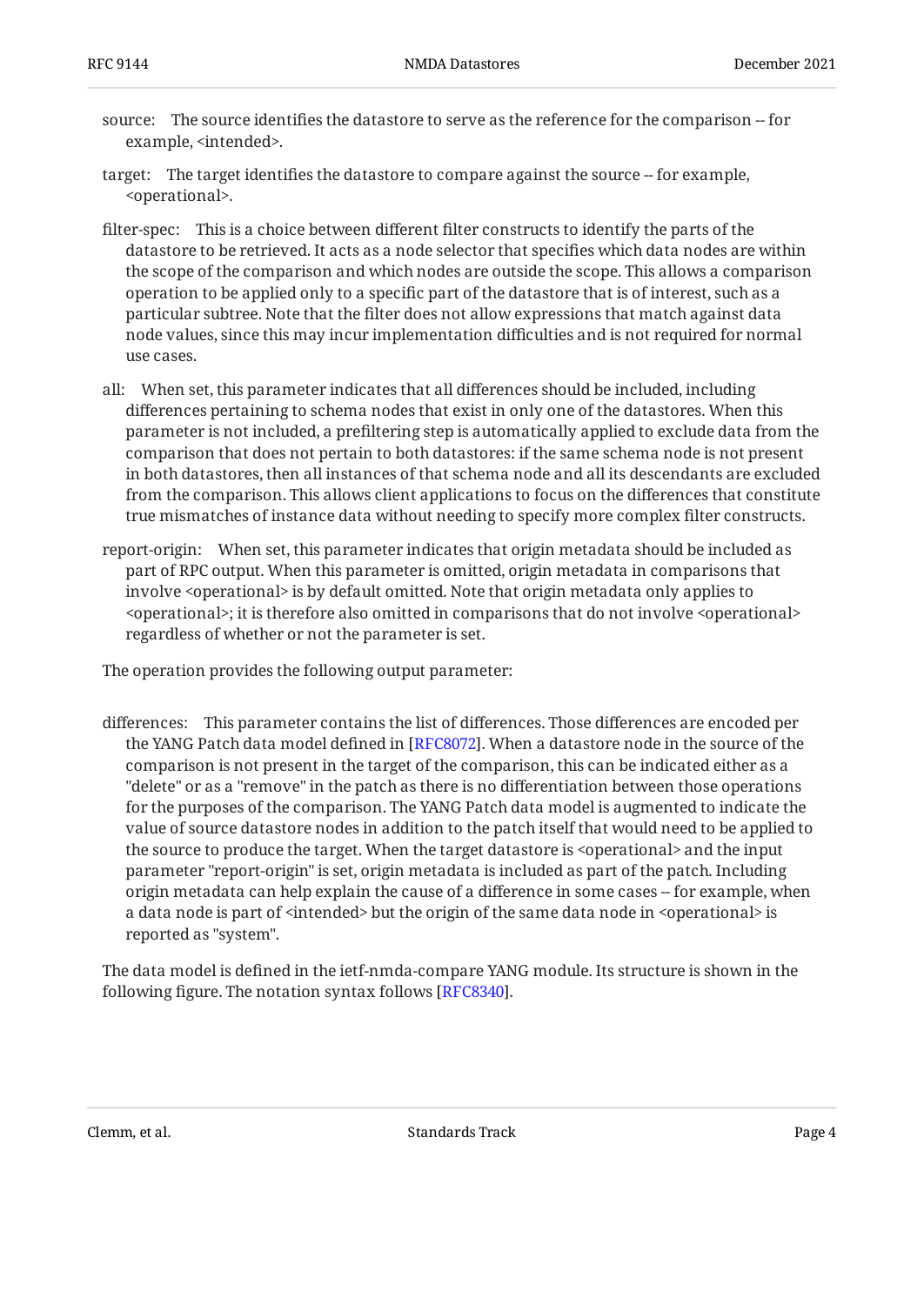```
module: ietf-nmda-compare
  rpcs:
    +---x compare
       +---w input
         | +---w source identityref
          | +---w target identityref
          | +---w all? empty
          | +---w report-origin? empty
          | +---w (filter-spec)?
             | +--:(subtree-filter)
            | +---w subtree-filter?
             | +--:(xpath-filter)
                | +---w xpath-filter? yang:xpath1.0 {nc:xpath}?
       +--ro output
          +--ro (compare-response)?
             +--:(no-matches)
             | +--ro no-matches? empty
             +--:(differences)
               +--ro differences
                  +--ro yang-patch
                     +--ro patch-id string
                     +--ro comment? string
                     +--ro edit* [edit-id]
                        +--ro edit-id string
                       +--ro operation
                        +--ro target target-resource-offset
                                           target-resource-offset
                        +--ro where? enumeration
                        +--ro value?
                        +--ro source-value?
```
<span id="page-4-0"></span>*[Figure 1:](#page-4-1) [Structure of ietf-nmda-compare](#page-3-0)* 

# **[4. YANG Data Model](#page-4-0)**

This YANG module includes references to [RFC6991], [RFC8342], [RFC8072], and [RFC6241].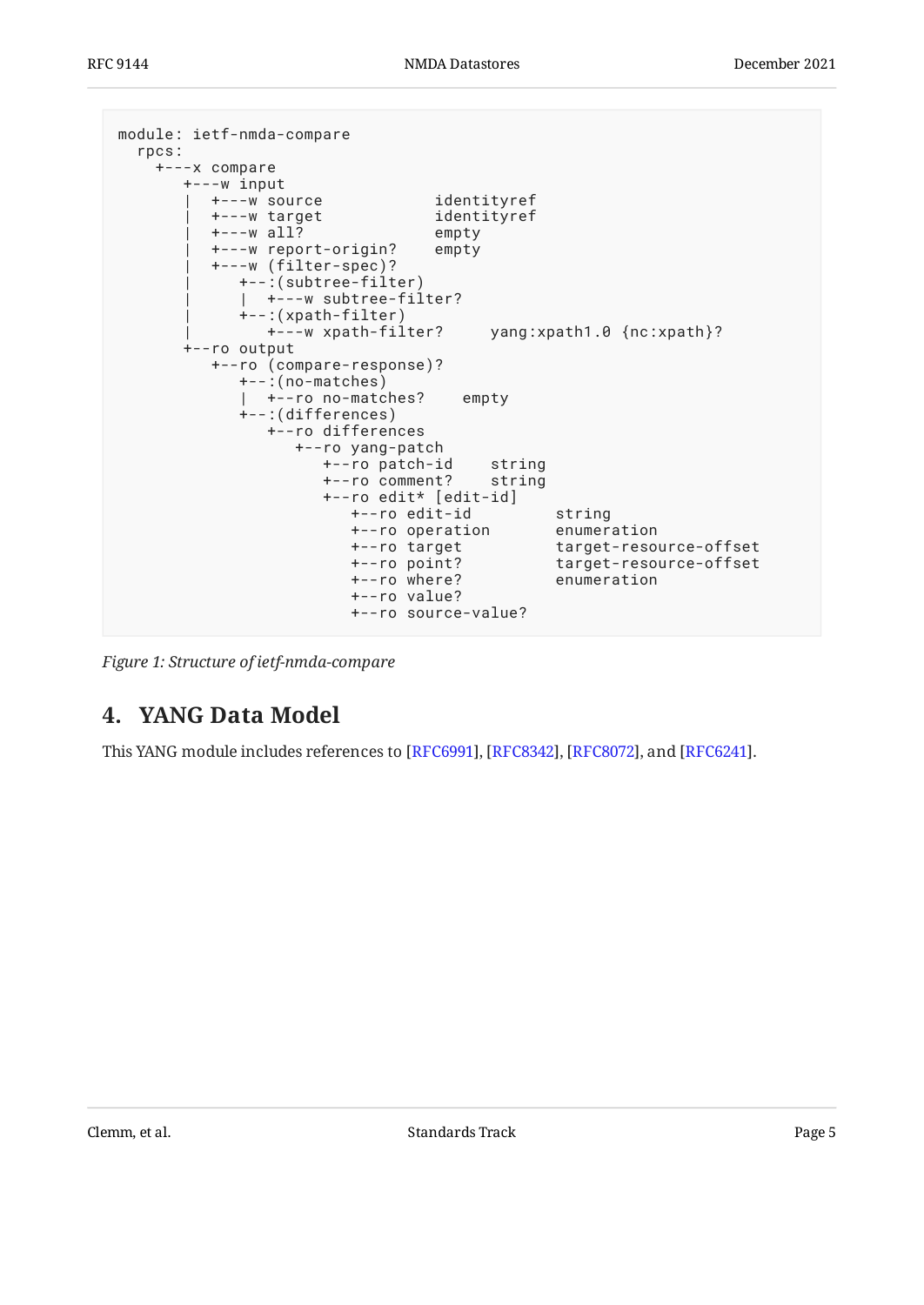```
<CODE BEGINS> file "ietf-nmda-compare@2021-12-10.yang"
module ietf-nmda-compare {
   yang-version 1.1;
   namespace "urn:ietf:params:xml:ns:yang:ietf-nmda-compare";
   prefix cmp;
   import ietf-yang-types {
     prefix yang;
     reference
       "RFC 6991: Common YANG Data Types";
 }
   import ietf-datastores {
     prefix ds;
     reference
       "RFC 8342: Network Management Datastore
        Architecture (NMDA)";
   }
   import ietf-yang-patch {
     prefix ypatch;
     reference
       "RFC 8072: YANG Patch Media Type";
 }
   import ietf-netconf {
     prefix nc;
     reference
       "RFC 6241: Network Configuration Protocol (NETCONF)";
   }
   organization
     "IETF NETMOD (Network Modeling) Working Group";
  contact<br>"WG Web:
               <https://datatracker.ietf.org/wg/netmod/>
     WG List: <mailto:netmod@ietf.org>
      Author: Alexander Clemm
              <mailto:ludwig@clemm.org>
      Author: Yingzhen Qu
              <mailto:yqu@futurewei.com>
      Author: Jeff Tantsura
              <mailto:jefftant.ietf@gmail.com>
      Author: Andy Bierman
              <mailto:andy@yumaworks.com>";
   description
     "The YANG data model defines a new operation, <compare>, that
      can be used to compare NMDA datastores.
      Copyright (c) 2021 IETF Trust and the persons identified as
      authors of the code. All rights reserved.
      Redistribution and use in source and binary forms, with or
 without modification, is permitted pursuant to, and subject to
 the license terms contained in, the Revised BSD License set
      forth in Section 4.c of the IETF Trust's Legal Provisions
```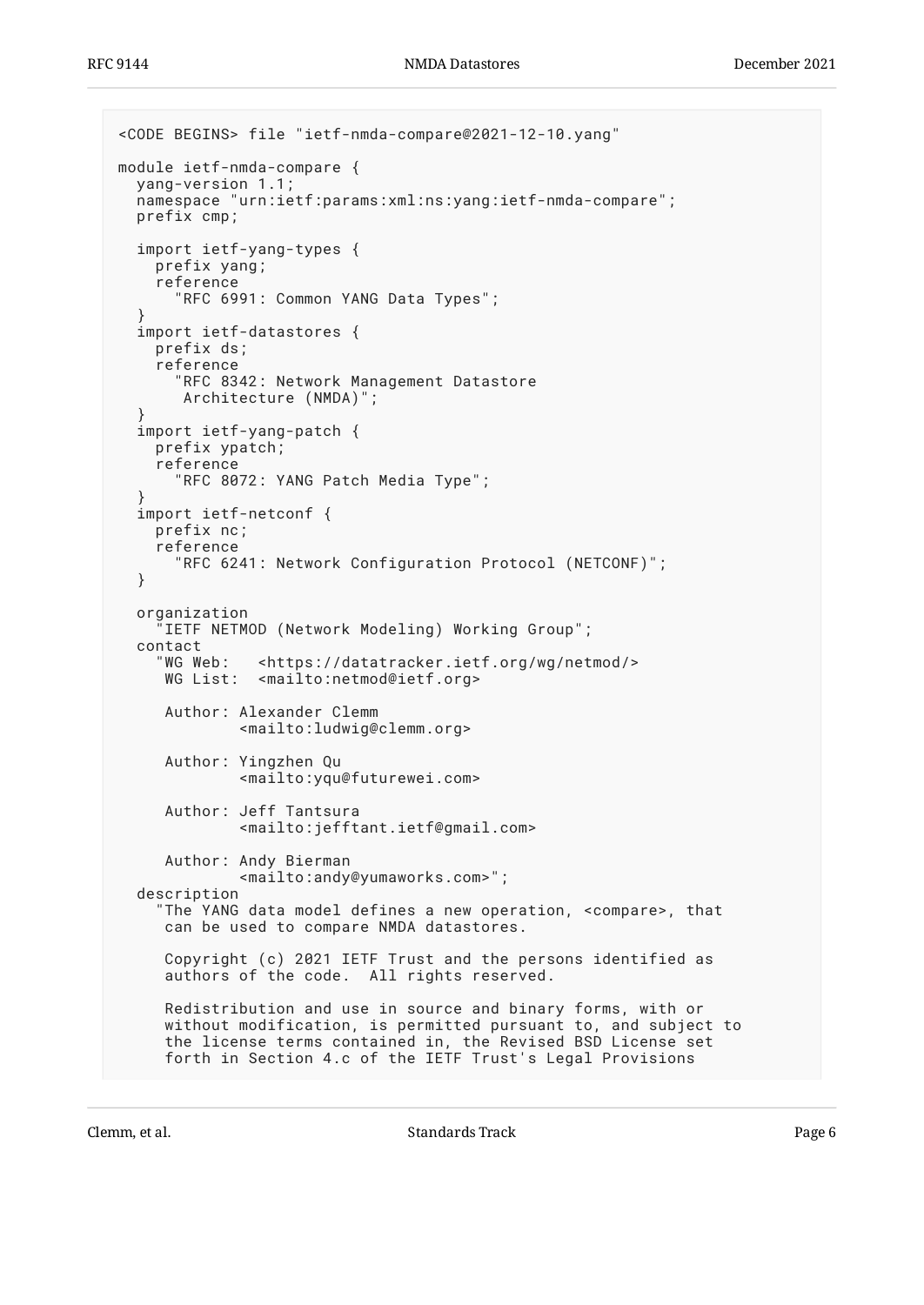```
 Relating to IETF Documents
     (https://trustee.ietf.org/license-info).
     This version of this YANG module is part of RFC 9144; see the
     RFC itself for full legal notices.";
  revision 2021-12-10 {
    description
       "Initial revision.";
    reference
       "RFC 9144: Comparison of Network Management Datastore
       Architecture (NMDA) Datastores";
  }
  /* RPC */
  rpc compare {
    description
      "NMDA datastore compare operation.";
 input {
 leaf source {
        type identityref {
          base ds:datastore;
        }
        mandatory true;
        description
           "The source datastore to be compared.";
 }
      leaf target {
        type identityref {
          base ds:datastore;
 }
        mandatory true;
        description
           "The target datastore to be compared.";
 }
      leaf all {
        type empty;
        description
           "When this leaf is provided, all data nodes are compared,
           whether their schema node pertains to both datastores or
           not. When this leaf is omitted, a prefiltering step is
           automatically applied that excludes data nodes from the
           comparison that can occur in only one datastore but not
 the other. Specifically, if one of the datastores
 (source or target) contains only configuration data and
 the other datastore is <operational>, data nodes for
 the config that is false are excluded from the
           comparison.";
 }
      leaf report-origin {
        type empty;
        description
           "When this leaf is provided, origin metadata is
            included as part of RPC output. When this leaf is
           omitted, origin metadata in comparisons that involve
            <operational> is by default omitted.";
      }
```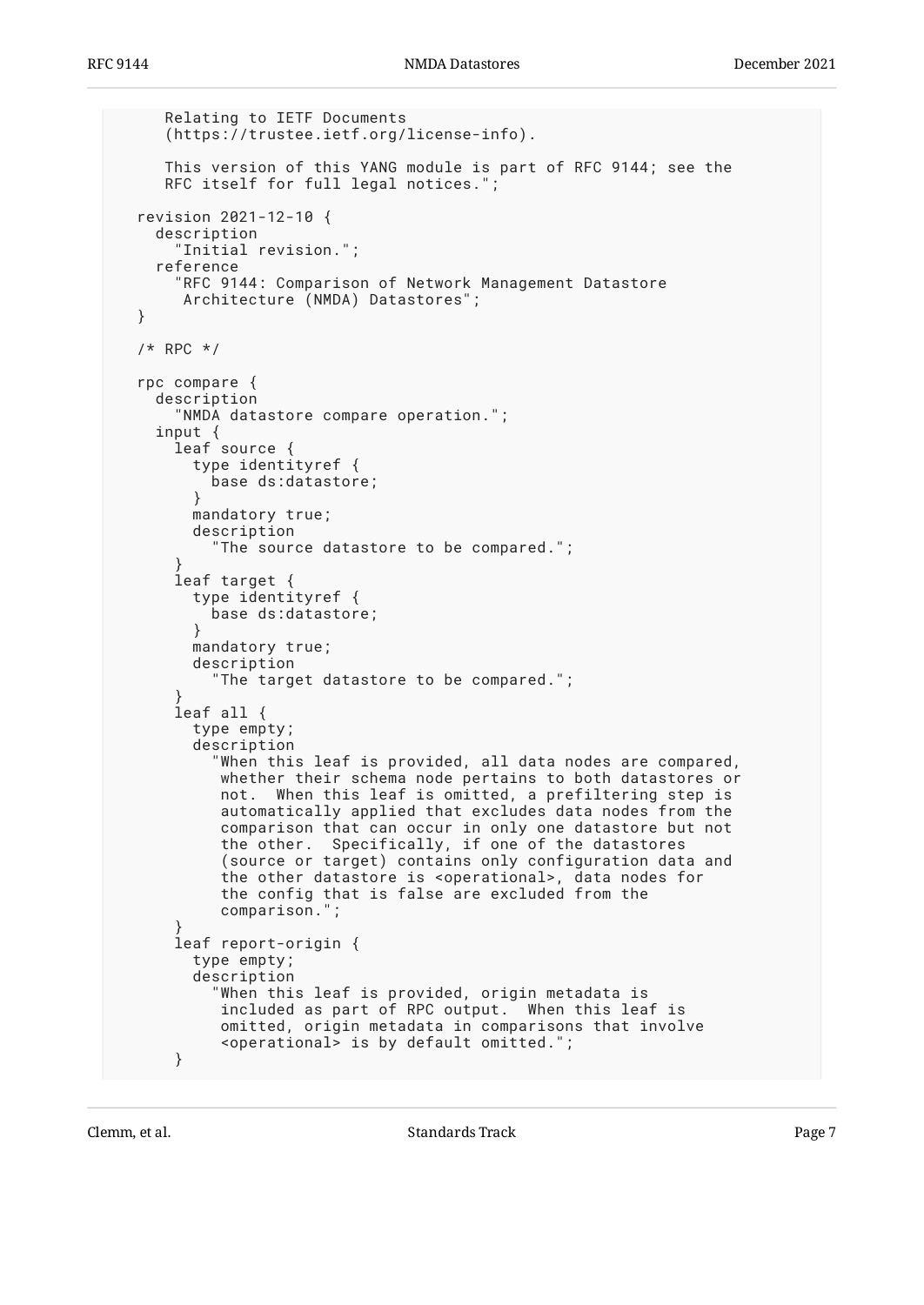```
 choice filter-spec {
         description
           "Identifies the portions of the datastores to be
              compared."
        anydata subtree-filter {
           description
            This parameter identifies the portions of the
            target datastore to retrieve.'
           reference
             "RFC 6241, Section 6.";
 }
         leaf xpath-filter {
          if-feature "nc:xpath";
           type yang:xpath1.0;
           description
             "This parameter contains an XPath expression
              identifying the portions of the target
              datastore to retrieve.";
           reference
             "RFC 6991: Common YANG Data Types";
        }
      }
    }
    output {
      choice compare-response {
        description
           "Comparison results.";
        leaf no-matches {
           type empty;
           description
             "This leaf indicates that the filter did not match
             anything and nothing was compared.";
 }
        container differences {
           description
             "The list of differences, encoded per RFC 8072 with an
              augmentation to include source values where applicable.
              When a datastore node in the source is not present in
              the target, this can be indicated either as a 'delete'
              or as a 'remove' as there is no difference between
             them for the purposes of the comparison.";
           uses ypatch:yang-patch {
             augment "yang-patch/edit" {
               description
                 "Provides the value of the source of the patch,
 respectively of the source of the comparison, in
 addition to the target value, where applicable.";
               anydata source-value {
                 when "../operation = 'delete'"
                    + "or ../operation = 'merge'"
                    + "or ../operation = 'move'"
                    + "or ../operation = 'replace'"
                    + "or ../operation = 'remove'";
                 description
                   'The anydata 'value' is only used for 'delete',
                    'move', 'merge', 'replace', and 'remove'
              operations."<br>}
 }
```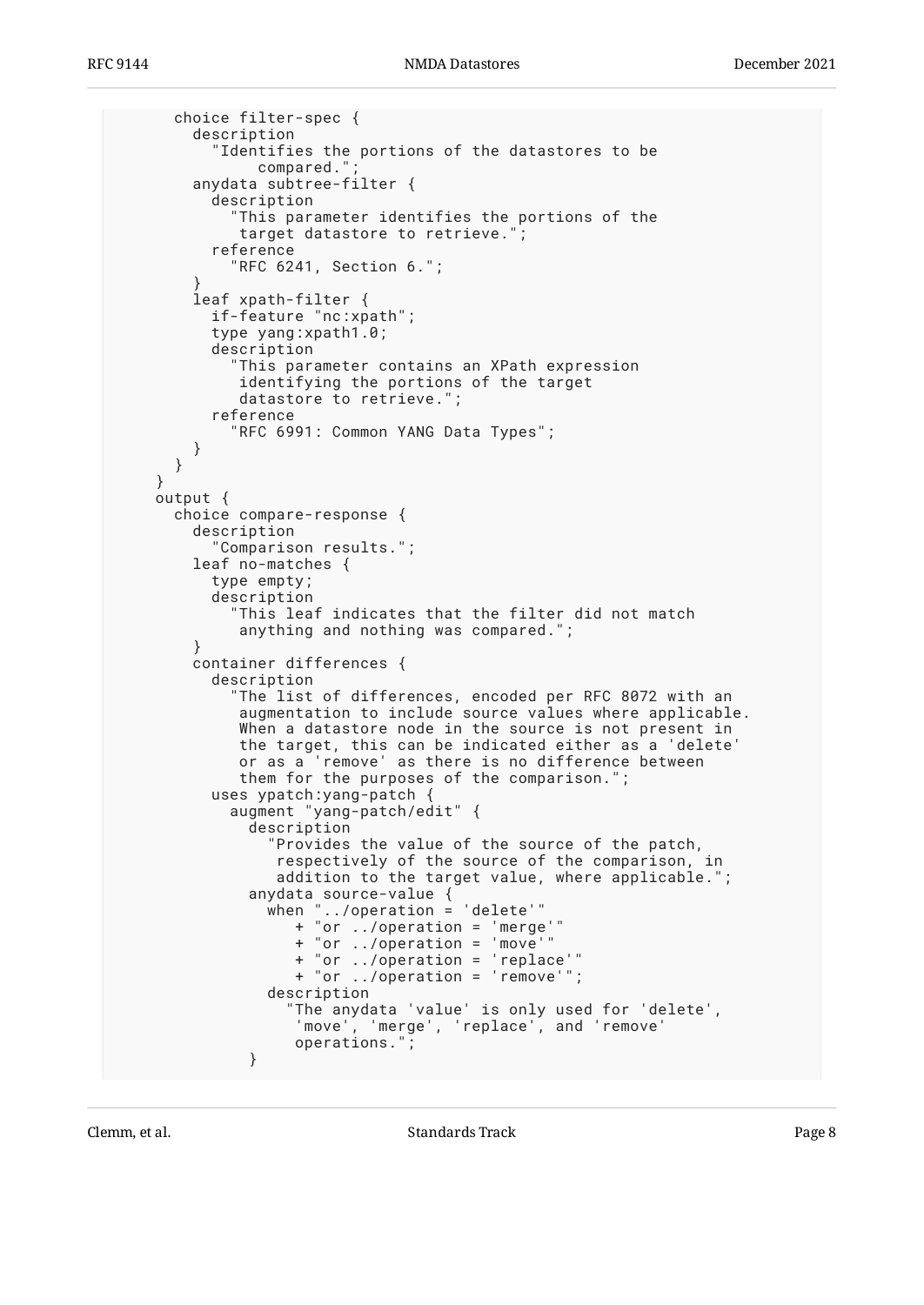```
 reference
         "RFC 8072: YANG Patch Media Type";
 }
 }
 }
 }
 }
  }
}
<CODE ENDS>
```
### <span id="page-8-0"></span>**[5. Example](#page-8-0)**

The following example compares the difference between <operational> and <intended> for a subtree under "interfaces". The subtree contains a subset of objects that are defined in a YANG data model for the management of interfaces defined in [RFC8343]. For the purposes of understanding the subsequent example, the following excerpt of the data model whose instantiation is the basis of the comparison is provided:

```
container interfaces {
   description
     "Interface parameters.";
   list interface {
     key "name";
     leaf name {
       type string;
       description
          "The name of the interface.";
 }
     leaf description {
       type string;
       description
        "A textual description of the interface.";
 }
     leaf enabled {
       type boolean;
       default "true";
       description
          "This leaf contains the configured, desired state of the
          interface.";
     }
   }
}
```
The contents of <intended> and <operational> datastores in XML [W3C.REC-xml-20081126]: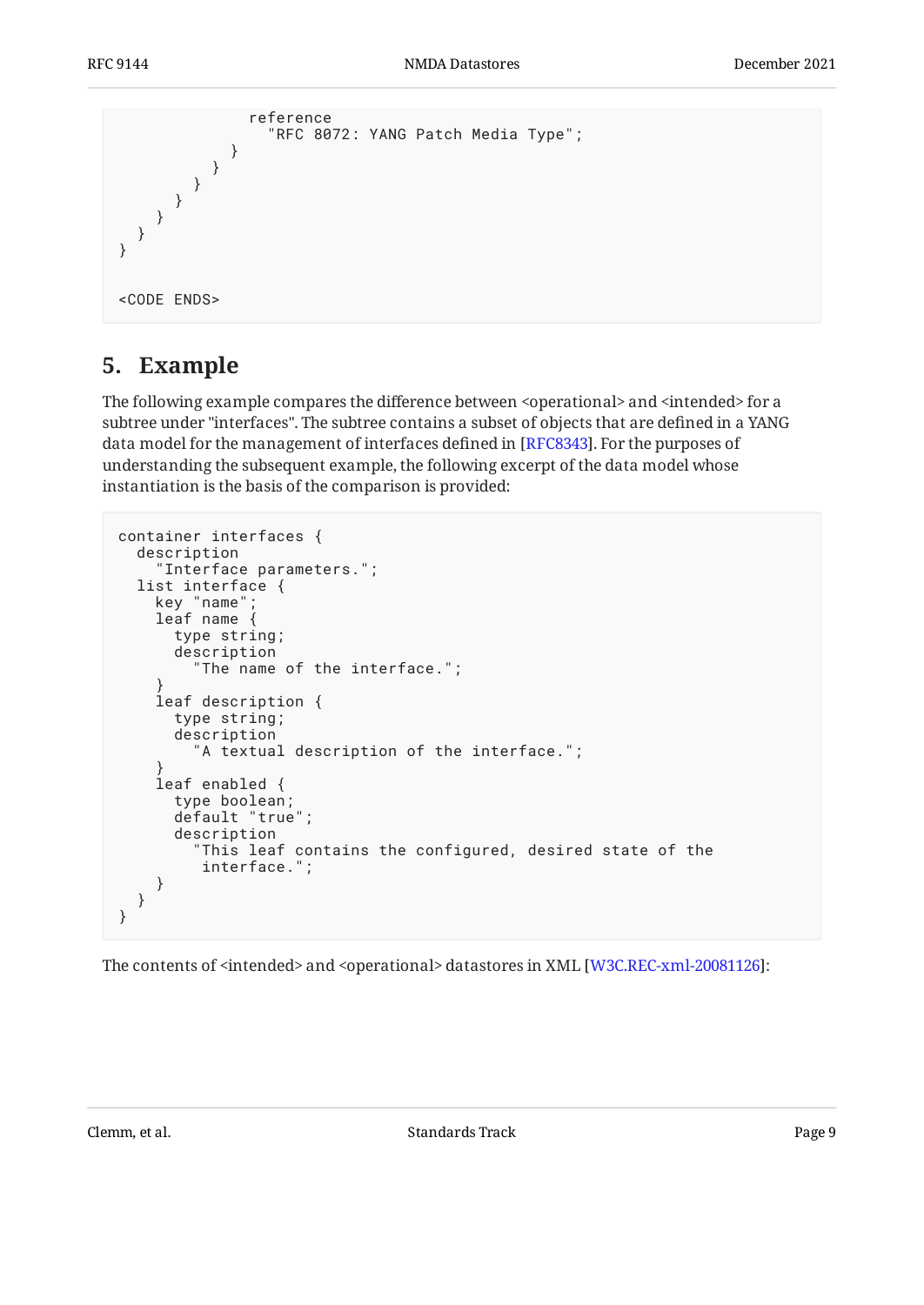```
<!--INTENDED-->
<interfaces xmlns="urn:ietf:params:xml:ns:yang:ietf-interfaces">
   <interface>
     <name>eth0</name>
     <enabled>false</enabled>
     <description>ip interface</description>
   </interface>
</interfaces>
```

```
<!--OPERATIONAL-->
<interfaces
     xmlns="urn:ietf:params:xml:ns:yang:ietf-interfaces"
     xmlns:or="urn:ietf:params:xml:ns:yang:ietf-origin">
   <interface or:origin="or:learned">
     <name>eth0</name>
     <enabled>true</enabled>
   </interface>
</interfaces>
```
<operational> does not contain an instance for leaf "description" that is contained in <intended>. Another leaf, "enabled", has different values in the two datastores, being "true" in <operational> and "false" in <intended>. A third leaf, "name", is the same in both cases. The origin of the leaf instances in <operational> is "learned", which may help explain the discrepancies.

RPC request to compare <operational> (source of the comparison) with <intended> (target of the comparison):

```
<rpc message-id="101"
     xmlns="urn:ietf:params:xml:ns:netconf:base:1.0">
   <compare xmlns="urn:ietf:params:xml:ns:yang:ietf-nmda-compare"
       xmlns:ds="urn:ietf:params:xml:ns:yang:ietf-datastores">
     <source>ds:operational</source>
     <target>ds:intended</target>
     <report-origin/>
     <xpath-filter
         xmlns:if="urn:ietf:params:xml:ns:yang:ietf-interfaces">
       /if:interfaces
     </xpath-filter>
   </compare>
\langle rpc>
```
RPC reply when a difference is detected: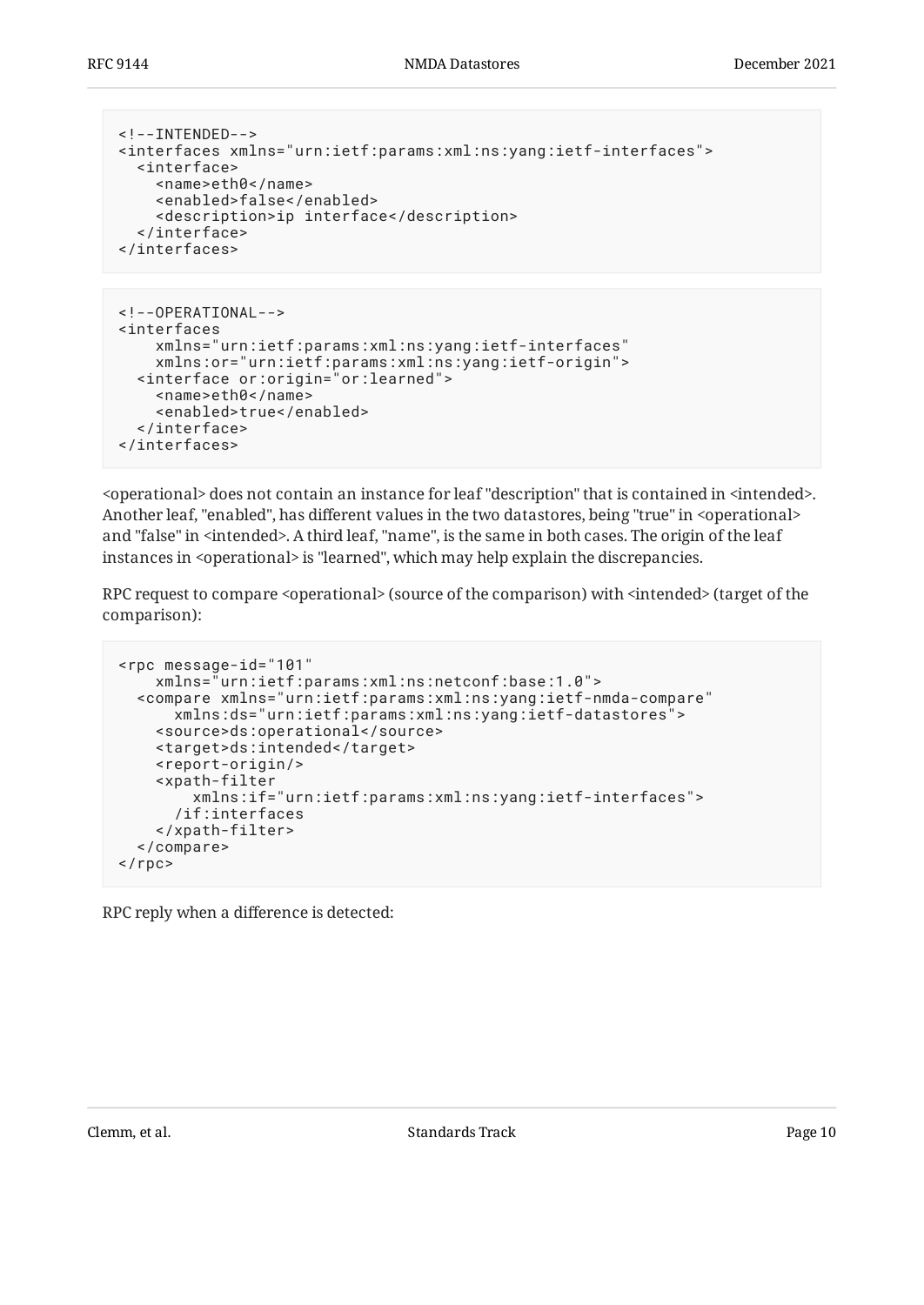```
<rpc-reply
      xmlns="urn:ietf:params:xml:ns:netconf:base:1.0"
      message-id="101">
   <differences
      xmlns="urn:ietf:params:xml:ns:yang:ietf-nmda-compare"
      xmlns:or="urn:ietf:params:xml:ns:yang:ietf-origin">
     <yang-patch>
       <patch-id>interface status</patch-id>
       <comment>
         diff between operational (source) and intended (target)
       </comment>
      > <edit-id>1</edit-id>
         <operation>replace</operation>
         <target>/ietf-interfaces:interface=eth0/enabled</target>
         <value>
           <if:enabled>false</if:enabled>
         </value>
         <source-value>
            <if:enabled or:origin="or:learned">true</if:enabled>
         </source-value>
       </edit>
       <edit>
         <edit-id>2</edit-id>
         <operation>create</operation>
         <target>/ietf-interfaces:interface=eth0/description</target>
         <value>
           <if:description>ip interface</if:description>
         </value>
       </edit>
     </yang-patch>
   </differences>
</rpc-reply>
```
The same request in RESTCONF (using JSON format [RFC7951]):

```
POST /restconf/operations/ietf-nmda-compare:compare HTTP/1.1
Host: example.com
Content-Type: application/yang-data+json
Accept: application/yang-data+json
{ "ietf-nmda-compare:input" : {
 "source" : "ietf-datastores:operational",
 "target" : "ietf-datastores:intended",
 "report-origin" : null,
 "xpath-filter" : "/ietf-interfaces:interfaces"
    }
}
```
The same response in RESTCONF (using JSON format):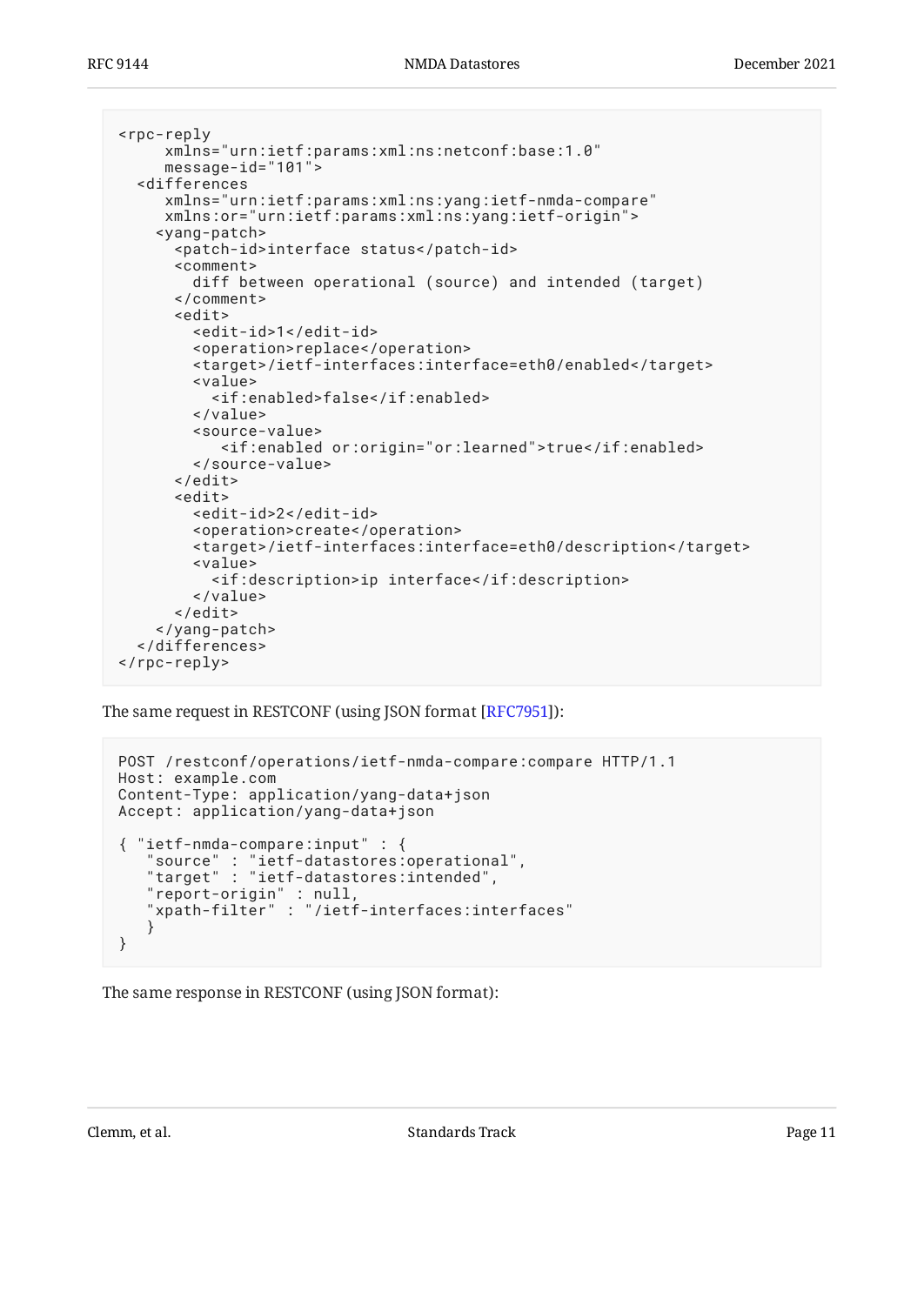```
HTTP/1.1 200 OK
Date: Thu, 24 Jan 2019 20:56:30 GMT
Server: example-server
Content-Type: application/yang-data+json
{ "ietf-nmda-compare:output" : {
    differences" : {
      ietf-yang-patch:yang-patch" : {
       "patch-id" : "interface status",
        "comment" : "diff between intended (source) and operational",
       "edit" : [\{ "edit-id" : "1",
 "operation" : "replace",
 "target" : "/ietf-interfaces:interface=eth0/enabled",
 "value" : {
              "ietf-interfaces:interface/enabled" : "false"
\},
 "source-value" : {
              "ietf-interfaces:interface/enabled" : "true",
              "@ietf-interfaces:interface/enabled" : {
                "ietf-origin:origin" : "ietf-origin:learned"
 }
 }
          },
\{"edit-id" :: "2" "operation" : "create",
           "target" : "/ietf-interfaces:interface=eth0/description",
           "value" : {
             "ietf-interface:interface/description" : "ip interface"
 }
 }
 ]
 }
 }
  }
}
```
# <span id="page-11-0"></span>**[6. Performance Considerations](#page-11-0)**

The <compare> operation can be computationally expensive. While responsible client applications are expected to use the operation responsibly and sparingly only when warranted, implementations need to be aware of the fact that excessive invocation of this operation will burden system resources and need to ensure that system performance will not be adversely impacted. One possibility for an implementation to mitigate against this is to limit the number of requests that are served to a client, or to any number of clients, in any one time interval, by rejecting requests made at a higher frequency than the implementation can reasonably sustain.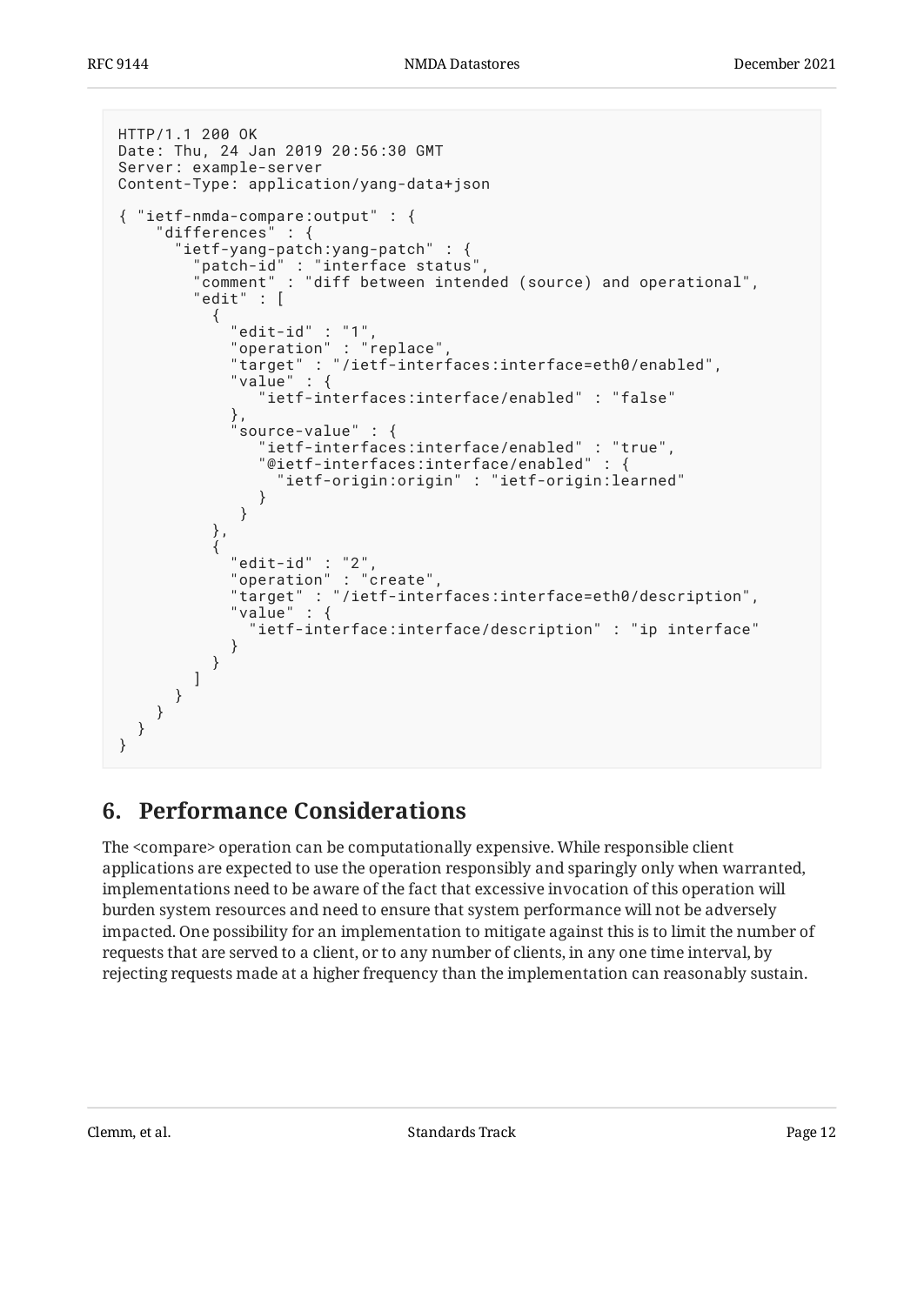While useful, tools such as YANG data models that allow for the monitoring of server resources, system performance, and statistics about RPCs and RPC rates are outside the scope of this document. When defined, any such model should be general in nature and not limited to the RPC operation defined in this document.

### <span id="page-12-1"></span><span id="page-12-0"></span>**[7. IANA Considerations](#page-12-0)**

### **[7.1. Update to the IETF XML Registry](#page-12-1)**

IANA has registered the following URI in the "IETF XML Registry" [RFC3688]:

URI: urn:ietf:params:xml:ns:yang:ietf-nmda-compare Registrant Contact: The IESG. XML: N/A; the requested URI is an XML namespace.

#### <span id="page-12-2"></span>**[7.2. Update to the YANG Module Names Registry](#page-12-2)**

IANA has registered the following YANG module in the "YANG Module Names" registry [RFC6020]:

name: ietf-nmda-compare namespace: urn:ietf:params:xml:ns:yang:ietf-nmda-compare prefix: cmp reference: RFC 9144

# <span id="page-12-3"></span>**[8. Security Considerations](#page-12-3)**

The YANG module specified in this document defines a schema for data that is designed to be accessed via network management protocols such as NETCONF [RFC6241] or RESTCONF . The lowest NETCONF layer is the secure transport layer, and the mandatory-to-[[RFC8040\]](#page-13-4) implement secure transport is Secure Shell (SSH) [RFC6242]. The lowest RESTCONF layer is HTTPS,  $\,$ and the mandatory-to-implement secure transport is TLS [\[RFC8446](#page-14-6)].

The Network Configuration Access Control Model (NACM) [RFC8341] provides the means to restrict access for particular NETCONF or RESTCONF users to a preconfigured subset of all available NETCONF or RESTCONF protocol operations and content.

NACM specifies access for the server in its entirety, and the same access rules apply to all datastores. Any subtrees to which a requestor does not have read access are silently skipped and not included in the comparison.

The RPC operation defined in this YANG module, <compare>, may be considered sensitive or vulnerable in some network environments. It is thus important to control access to this operation. This is the sensitivity/vulnerability of RPC operation <compare>: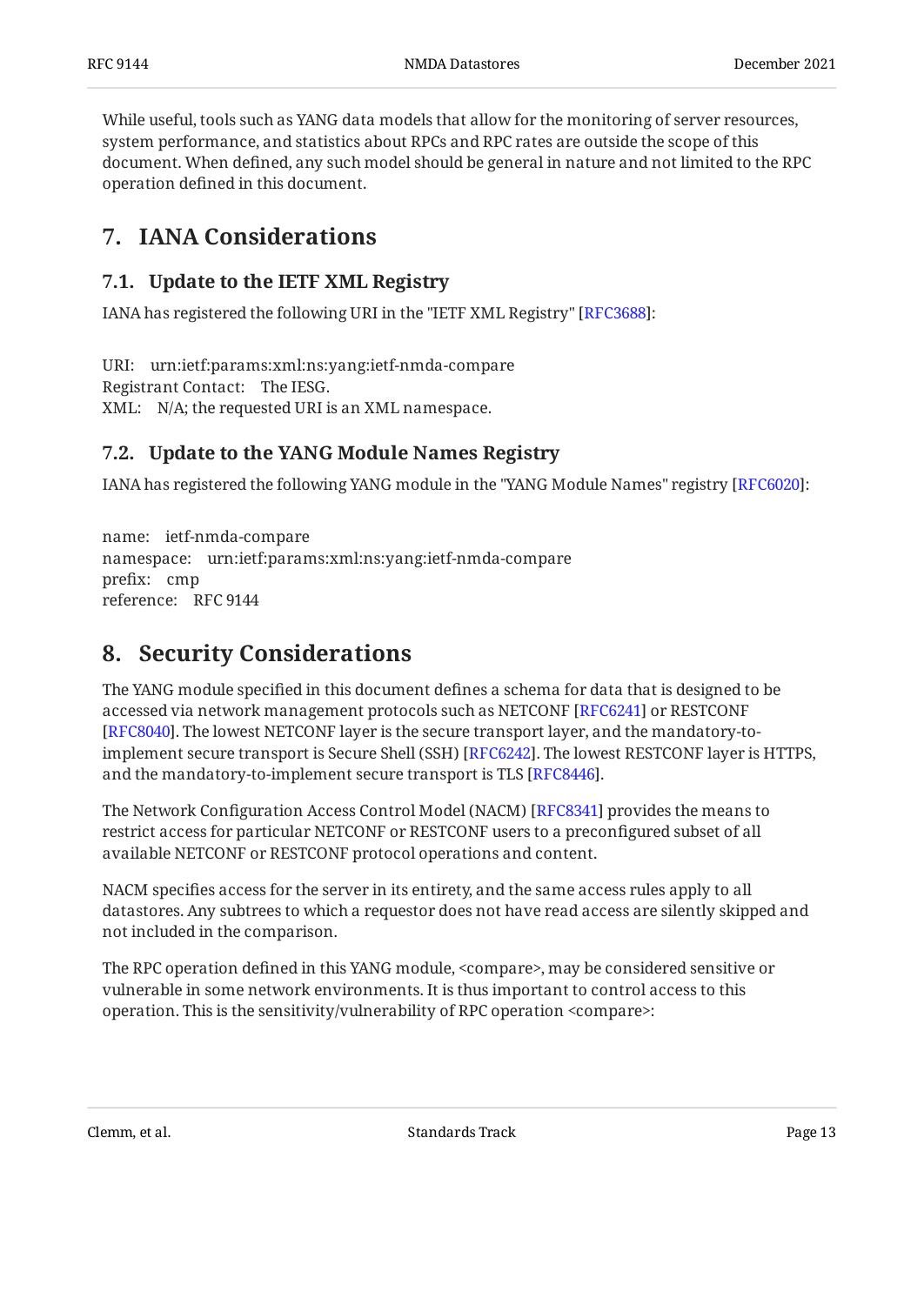Comparing datastores for differences requires a certain amount of processing resources at the server. An attacker could attempt to attack a server by making a high volume of comparison requests. Server implementations can guard against such scenarios in several ways. For one, they can implement the NACM in order to require proper authorization for requests to be made. Second, server implementations can limit the number of requests that they serve to a client in any one time interval, rejecting requests made at a higher frequency than the implementation can reasonably sustain.

### <span id="page-13-1"></span><span id="page-13-0"></span>**[9. References](#page-13-0)**

#### **[9.1. Normative References](#page-13-1)**

- <span id="page-13-5"></span>**[RFC2119]** Bradner, S., "Key words for use in RFCs to Indicate Requirement Levels", BCP 14, RFC 2119, DOI 10.17487/RFC2119, March 1997, [<https://www.rfc-editor.org/info/](https://www.rfc-editor.org/info/rfc2119) . [rfc2119](https://www.rfc-editor.org/info/rfc2119)>
- <span id="page-13-10"></span>**[RFC3688]** Mealling, M., "The IETF XML Registry", BCP 81, RFC 3688, DOI 10.17487/RFC3688, January 2004, <https://www.rfc-editor.org/info/rfc3688>.
- <span id="page-13-11"></span>**[RFC6020]** , Bjorklund, M., Ed. "YANG - A Data Modeling Language for the Network Configuration Protocol (NETCONF)", RFC 6020, DOI 10.17487/RFC6020, October 2010, <[https://www.rfc-editor.org/info/rfc6020>](https://www.rfc-editor.org/info/rfc6020).
- <span id="page-13-3"></span>**[RFC6241]** Enns, R., Ed., Bjorklund, M., Ed., Schoenwaelder, J., Ed., and A. Bierman, Ed., "Network Configuration Protocol (NETCONF)", RFC 6241, DOI 10.17487/RFC6241, June 2011, <https://www.rfc-editor.org/info/rfc6241>.
- <span id="page-13-12"></span>**[RFC6242]** Wasserman, M., "Using the NETCONF Protocol over Secure Shell (SSH)", RFC 6242, DOI 10.17487/RFC6242, June 2011, <https://www.rfc-editor.org/info/rfc6242>.
- <span id="page-13-8"></span>**[RFC6991]** Schoenwaelder, J., Ed., "Common YANG Data Types", RFC 6991, DOI 10.17487/ RFC6991, July 2013, <https://www.rfc-editor.org/info/rfc6991>.
- <span id="page-13-2"></span>**[RFC7950]** Bjorklund, M., Ed., "The YANG 1.1 Data Modeling Language", RFC 7950, DOI 10.17487/RFC7950, August 2016, <https://www.rfc-editor.org/info/rfc7950>.
- <span id="page-13-9"></span>**[RFC7951]** Lhotka, L., "JSON Encoding of Data Modeled with YANG", RFC 7951, DOI 10.17487/ RFC7951, August 2016, <https://www.rfc-editor.org/info/rfc7951>.
- <span id="page-13-4"></span>**[RFC8040]** Bierman, A., Bjorklund, M., and K. Watsen, "RESTCONF Protocol", RFC 8040, DOI 10.17487/RFC8040, January 2017, <https://www.rfc-editor.org/info/rfc8040>.
- <span id="page-13-7"></span>**[RFC8072]** Bierman, A., Bjorklund, M., and K. Watsen, "YANG Patch Media Type", RFC 8072, DOI 10.17487/RFC8072, February 2017, <https://www.rfc-editor.org/info/rfc8072>.
- <span id="page-13-6"></span>**[RFC8174]** Leiba, B., "Ambiguity of Uppercase vs Lowercase in RFC 2119 Key Words", BCP 14, RFC 8174, DOI 10.17487/RFC8174, May 2017, <[https://www.rfc-editor.org/info/](https://www.rfc-editor.org/info/rfc8174) . [rfc8174](https://www.rfc-editor.org/info/rfc8174)>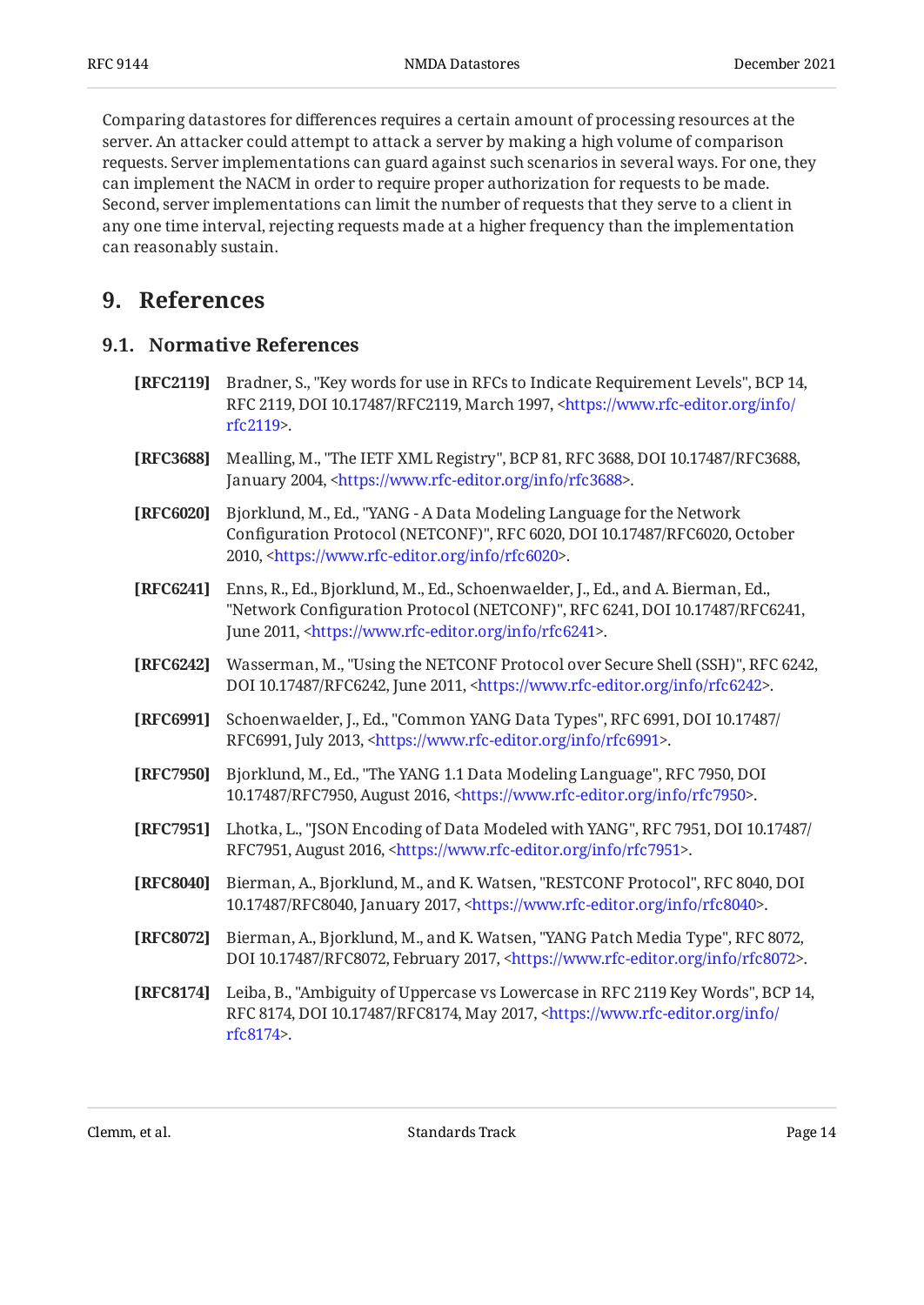<span id="page-14-3"></span>

| <b>[RFC8340]</b> Bjorklund, M. and L. Berger, Ed., "YANG Tree Diagrams", BCP 215, RFC 8340, DOI |
|-------------------------------------------------------------------------------------------------|
| 10.17487/RFC8340, March 2018, <https: info="" rfc8340="" www.rfc-editor.org="">.</https:>       |

- <span id="page-14-7"></span>**[RFC8341]** Bierman, A. and M. Bjorklund, "Network Configuration Access Control Model", STD 91, RFC 8341, DOI 10.17487/RFC8341, March 2018, [<https://www.rfc-editor.org/](https://www.rfc-editor.org/info/rfc8341) . [info/rfc8341>](https://www.rfc-editor.org/info/rfc8341)
- <span id="page-14-2"></span>**[RFC8342]** Bjorklund, M., Schoenwaelder, J., Shafer, P., Watsen, K., and R. Wilton, "Network Management Datastore Architecture (NMDA)", RFC 8342, DOI 10.17487/RFC8342, March 2018, <https://www.rfc-editor.org/info/rfc8342>.
- <span id="page-14-6"></span>**[RFC8446]** Rescorla, E., "The Transport Layer Security (TLS) Protocol Version 1.3", RFC 8446, DOI 10.17487/RFC8446, August 2018, <https://www.rfc-editor.org/info/rfc8446>.
- <span id="page-14-5"></span>**[W3C.REC-xml-20081126]** Bray, T., Paoli, J., Sperberg-McQueen, M., Maler, E., and F. Yergeau, "Extensible Markup Language (XML) 1.0 (Fifth Edition)", World Wide Web Consortium Recommendation REC-xml-20081126, November 2008, [<https://](https://www.w3.org/TR/2008/REC-xml-20081126) . [www.w3.org/TR/2008/REC-xml-20081126>](https://www.w3.org/TR/2008/REC-xml-20081126)

#### <span id="page-14-0"></span>**[9.2. Informative References](#page-14-0)**

<span id="page-14-4"></span>**[RFC8343]** Bjorklund, M., "A YANG Data Model for Interface Management", RFC 8343, DOI 10.17487/RFC8343, March 2018, <[https://www.rfc-editor.org/info/rfc8343>](https://www.rfc-editor.org/info/rfc8343).

### <span id="page-14-1"></span>**[Appendix A. Possible Future Extensions](#page-14-1)**

It is conceivable to extend the <compare> operation with a number of possible additional features in the future.

Specifically, it is possible to define an extension with an optional feature for dampening. This will allow clients to specify a minimum time period for which a difference must persist for it to be reported. This will enable clients to distinguish between differences that are only fleeting from ones that are not and that may represent a real operational issue and inconsistency within the device.

For this purpose, an additional input parameter can be added to specify the dampening period. Only differences that pertain for at least the dampening time are reported. A value of 0 or omission of the parameter indicates no dampening. Reporting of differences **MAY** correspondingly be delayed by the dampening period from the time the request is received.

To implement this feature, a server implementation might run a comparison when the RPC is first invoked and temporarily store the result. Subsequently, it could wait until after the end of the dampening period to check whether the same differences are still observed. The differences that still persist are then returned.